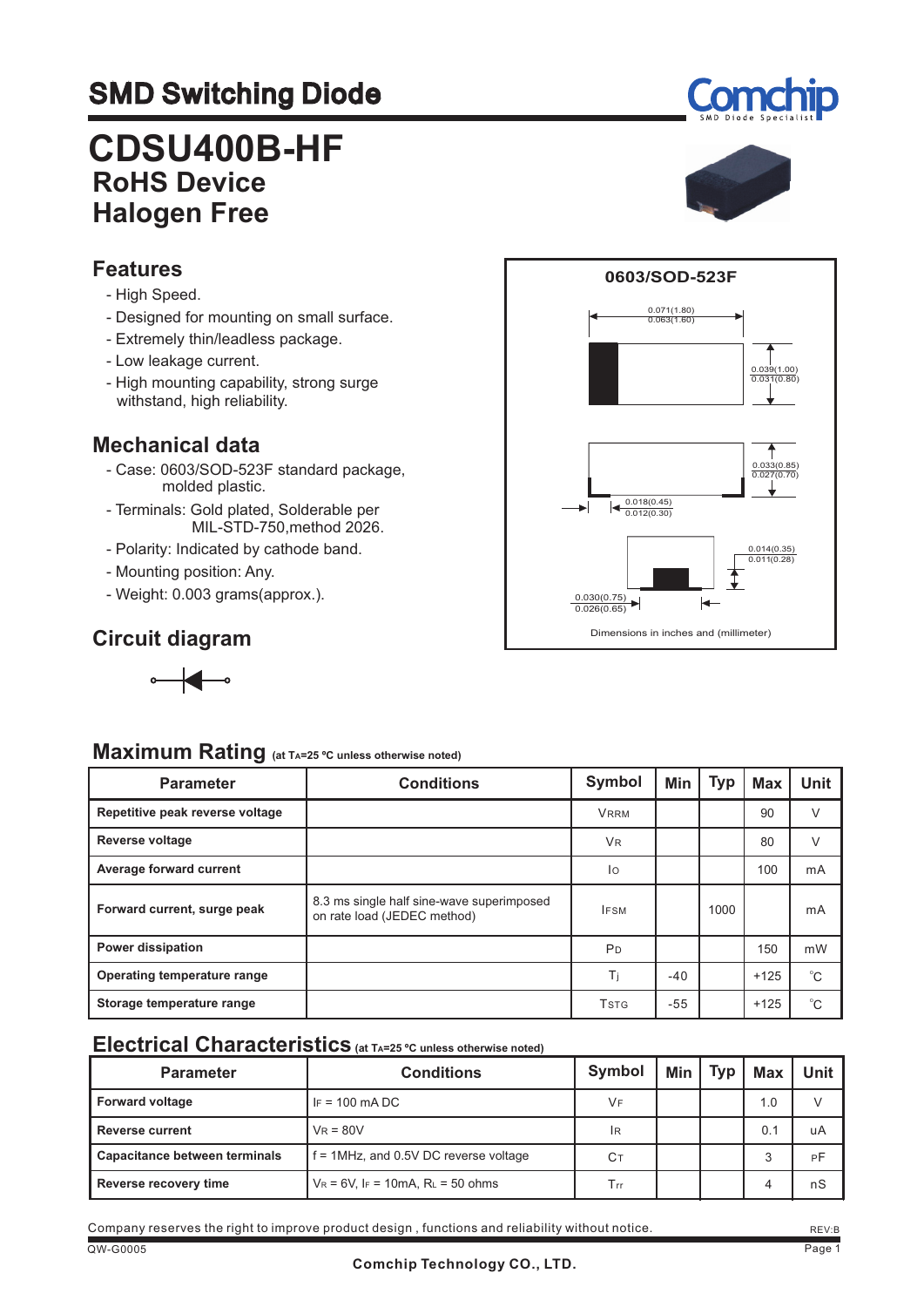

### RATING AND CHARACTERISTIC CURVES (CDSU400B-HF)



Fig.3 - Capacitance Between Fig.4 - Current Derating Curve Terminals Characteristics





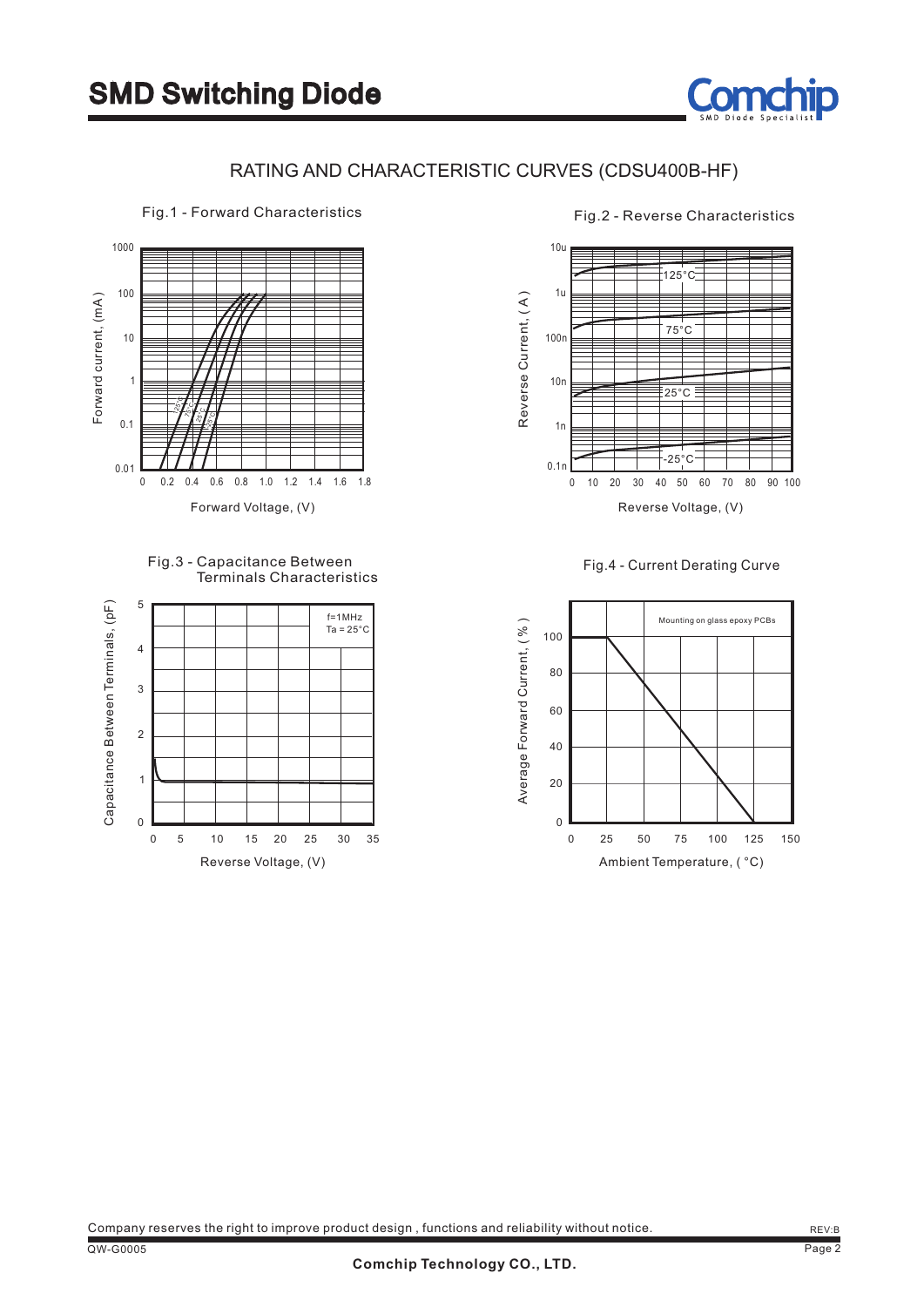

# **Reel Taping Specification**



|                    | <b>SYMBOL</b> | А                 | В                 | C                 | d                 | D                | D <sub>1</sub>  | D <sub>2</sub>    |            |
|--------------------|---------------|-------------------|-------------------|-------------------|-------------------|------------------|-----------------|-------------------|------------|
| 0603<br>(SOD-523F) | (mm)          | $1.00 \pm 0.10$   | $1.85 \pm 0.10$   | $1.00 \pm 0.10$   | $1.55 \pm 0.10$   | $178 \pm 1.00$   | 60.0 MIN.       | $13.0 \pm 0.20$   |            |
|                    | (inch)        | $0.039 \pm 0.004$ | $0.073 \pm 0.004$ | $0.039 \pm 0.004$ | $0.061 \pm 0.004$ | $7.008 \pm 0.04$ | 2.362 MIN.      | $0.512 \pm 0.008$ |            |
|                    |               |                   |                   |                   |                   |                  |                 |                   |            |
|                    |               |                   |                   |                   |                   |                  |                 |                   |            |
|                    | <b>SYMBOL</b> | E                 | F                 | P                 | P <sub>0</sub>    | $P_1$            |                 | W                 | W          |
| 0603<br>(SOD-523F) | (mm)          | $1.75 \pm 0.10$   | $3.50 \pm 0.05$   | $4.00 \pm 0.10$   | $4.00 \pm 0.10$   | $2.00 \pm 0.10$  | $0.23 \pm 0.05$ | $8.00 \pm 0.20$   | 13.50 MAX. |